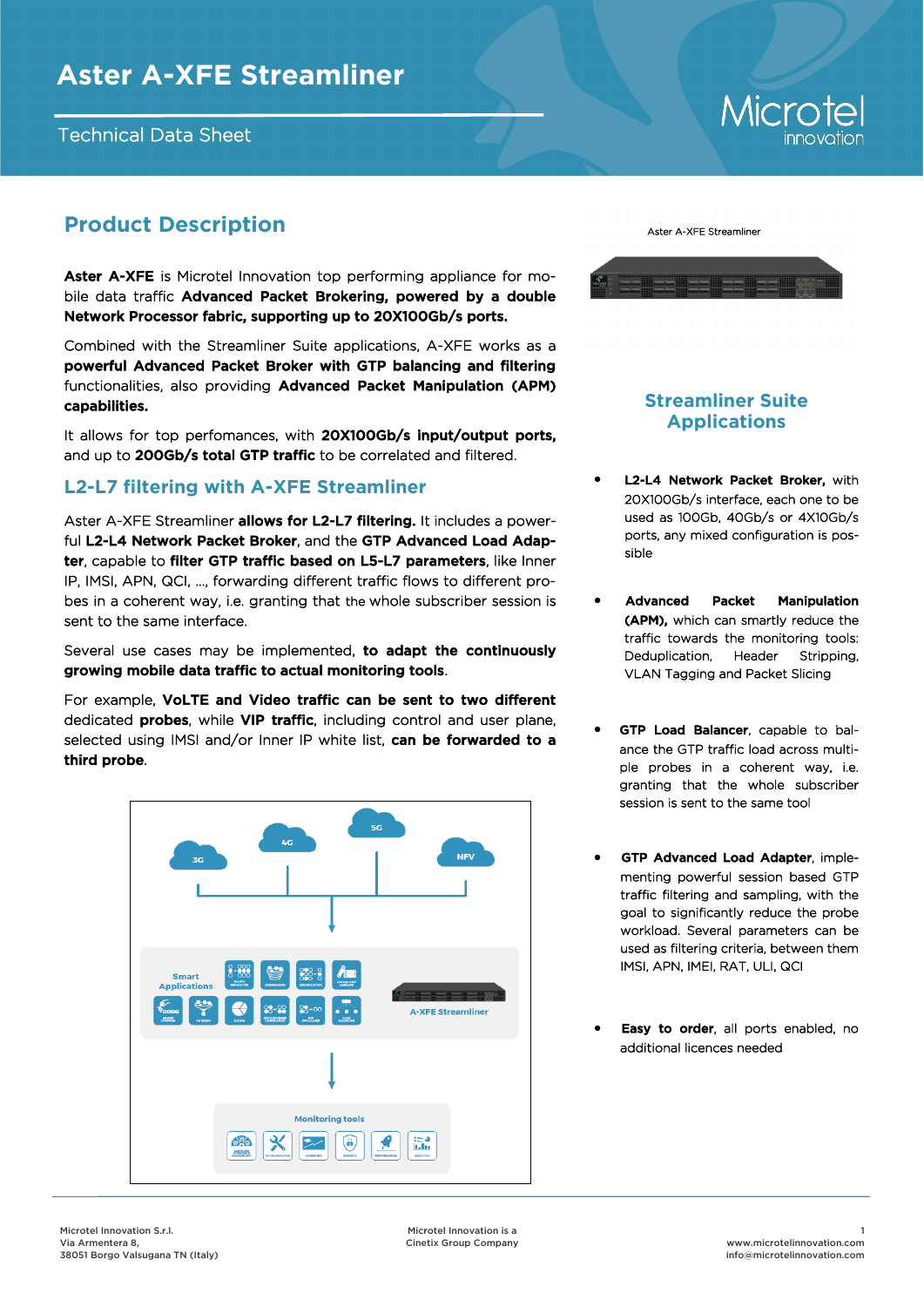#### Technical Data Sheet

#### **A-XFE Streamliner: L2-L4 Network Packet Broker**

#### Input/output ports:

- 20x100Gb/s in/out cages
	- $-$  each one can be used as 1x100Gb/s, 1x40Gb/s or 4x10Gb/s,
- \* 2 Tb/s Switching Capacity.
- Filtering and Aggregation:
	- Filtering based on a variety of L2, L3, L4 header,
	- Selective aggregation: Any to Any, Many to One, One to Many,
	- Traffic replication.
- Management:
	- GUI for local and remote management,
	- Real time statistics, counters and SNMP alarms.

#### **A-XFE Streamliner: Advanced Packet Manipulation (APM)**

#### Packet deduplication:

- Enable/Disable De-Duplication function "per" Input port,
- Protocol can be selected: IP, VN-TAG, VLAN, MPLS, VxLAN, GRE, GTP-U, GTP-C,
- Field selectable: Frame length, FCS, MAC Src/Dst, IP Src/Dst, Ether type, IP Id, IP Protocol/Next Header, Total Length/Payload Length.
- Detunnelling/Header Stripping:
	- Protocol can be selected: VN-TAG, VLAN, MPLS, VxLAN, GRE, GTP-U, GTP-C.
- Packet slicing:
	- Protocol can be selected: IP, VN-TAG, VLAN, MPLS, VxLAN, GRE, GTP-U
	- Slicing can start:
		- after N bytes (N configurable),
		- $-$  after the packet header, plus N bytes (N configurable).
	- Ethernet frame CRC recalculated.
- VLAN tagging:
	- Configurable, for example based on
		- protocols: IP, VN-TAG, VLAN, MPLS, VxLAN, GRE, GTP-U
		- A-XFE input port
	- It can be used to give context to data flows, allowing tools to know from which input port the packet arrived (**Source Port Labelling**).



Micro







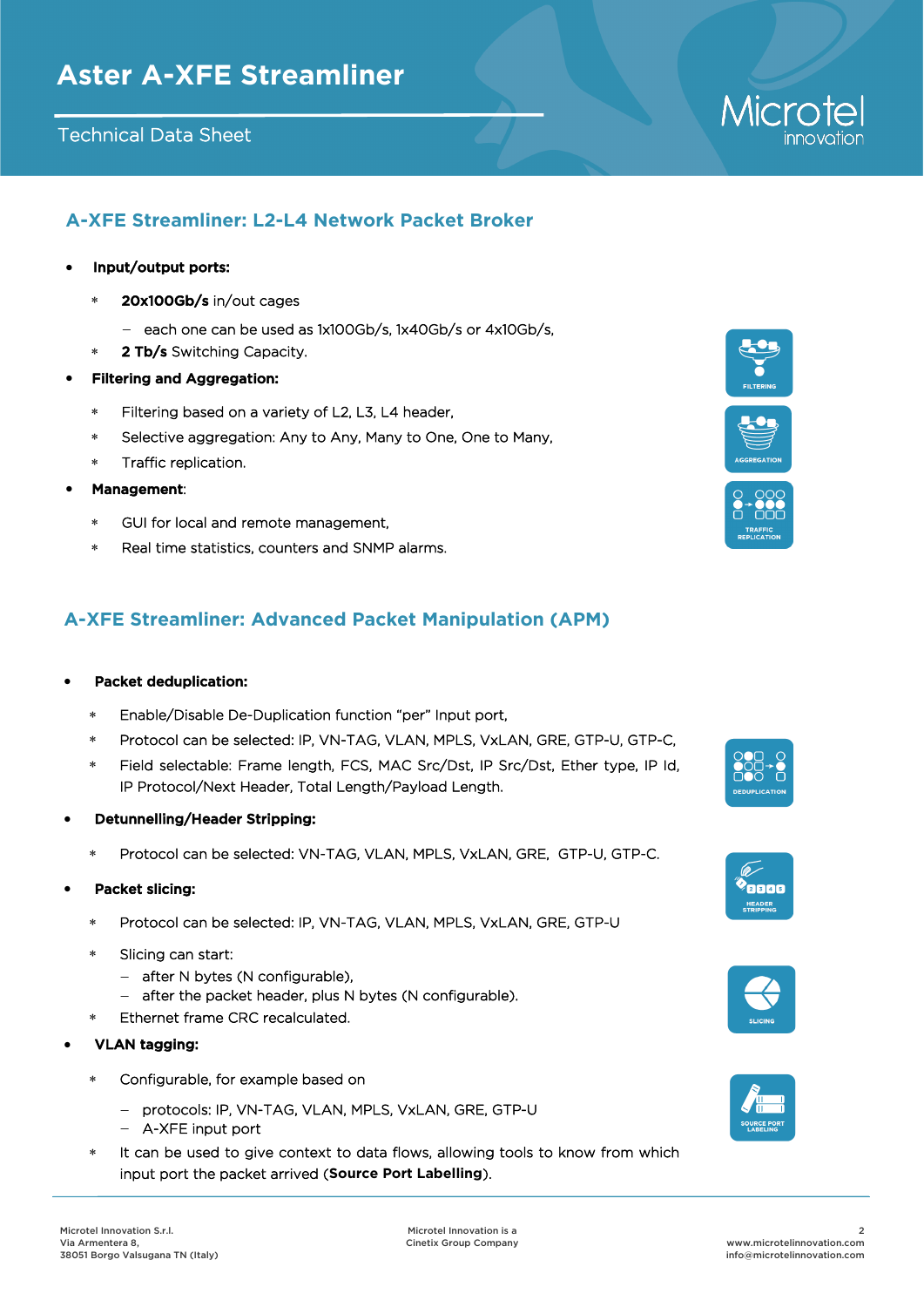#### Technical Data Sheet

# Microte

### **A-XFE Streamliner: GTP Advanced Load Adapter**

Aster A-XFE can be combined with the **Streamliner GTP Advanced** Load Adapter Application, in this way implementing a powerful GTP session aware L5-L7 filtering engine, which can also provide sampling capabilities.

It performs stateful correlation of GTP-C with GTP-U messages, based both on the subscriber ID (IMSI) and the corresponding tunnel ID (TEID); it can manage 200Gb/s data throughput and up to 10 Million users, to support future traffic growth driven by 5G and OTT applications.

#### **Key features**

- 20x100Gb/s input/output cages, each one to be used as 1x100Gb/s, 1x40Gb/s or 4x10Gb/s;
- Manage 200Gb/s total traffic and 10 million users;
- Perform stateful correlation, load balancing, session aware filtering and sampling of GTP traffic;
- **Session based filtering** is possible on several parameters (see complete list in the rigth): up to three filtering parameters can be combined on the same time, to select the requested output traffic;
- **Recognize "no GTP"** traffic and balance it towards some specific monitoring ports or to the same ones used for the GTP traffic;
- Network protocols and interfaces:
	- GTPv1-C, GTPv2-C, GTPv1-U,
	- 2G, 3G, 4G, 5G interfaces,
	- \* IPV4 and IPV6 supported,
	- IP packet fragmentation managed.
- Device Management:
	- CLI and GUI for local and remote management,
	- Real time statistics, counters and SNMP alarms.





## **Highlights**

- Ensure complete visibility into subscriber experience: Aster A-XFE GTP Load Adapter can filter all the incoming traffic, performing session-aware correlation of
- L5-L7 session aware filtering is provided. A few examples:
- \* Inner IP session based filtering (White/Black List)
- IMSI session based filtering (White/Black List)
- VoLTE SIP filtering (combining APN and QCI)
- VoLTE RTP filtering (combining APN and QCI)
- Video traffic filtering (using QCI)
- Voice traffic filtering (using QCI)

#### **Filtering capabilities:**

- White and Black List with following parameters:
	- \* IMSI
	- \* APN
	- \* IPV4 and IPV6 Inner IP
	- IMEI
	- MSISDN
	- Other parameters:
		- GTP
		- GTPv1-C, GTPv2-C
		- GTP-U
		- VoLTE
		- ULI (CGI, SAI, RAI, TAI, ECGI, LAI)
		- \* RAT
		- Serving Network
		- **QCI**